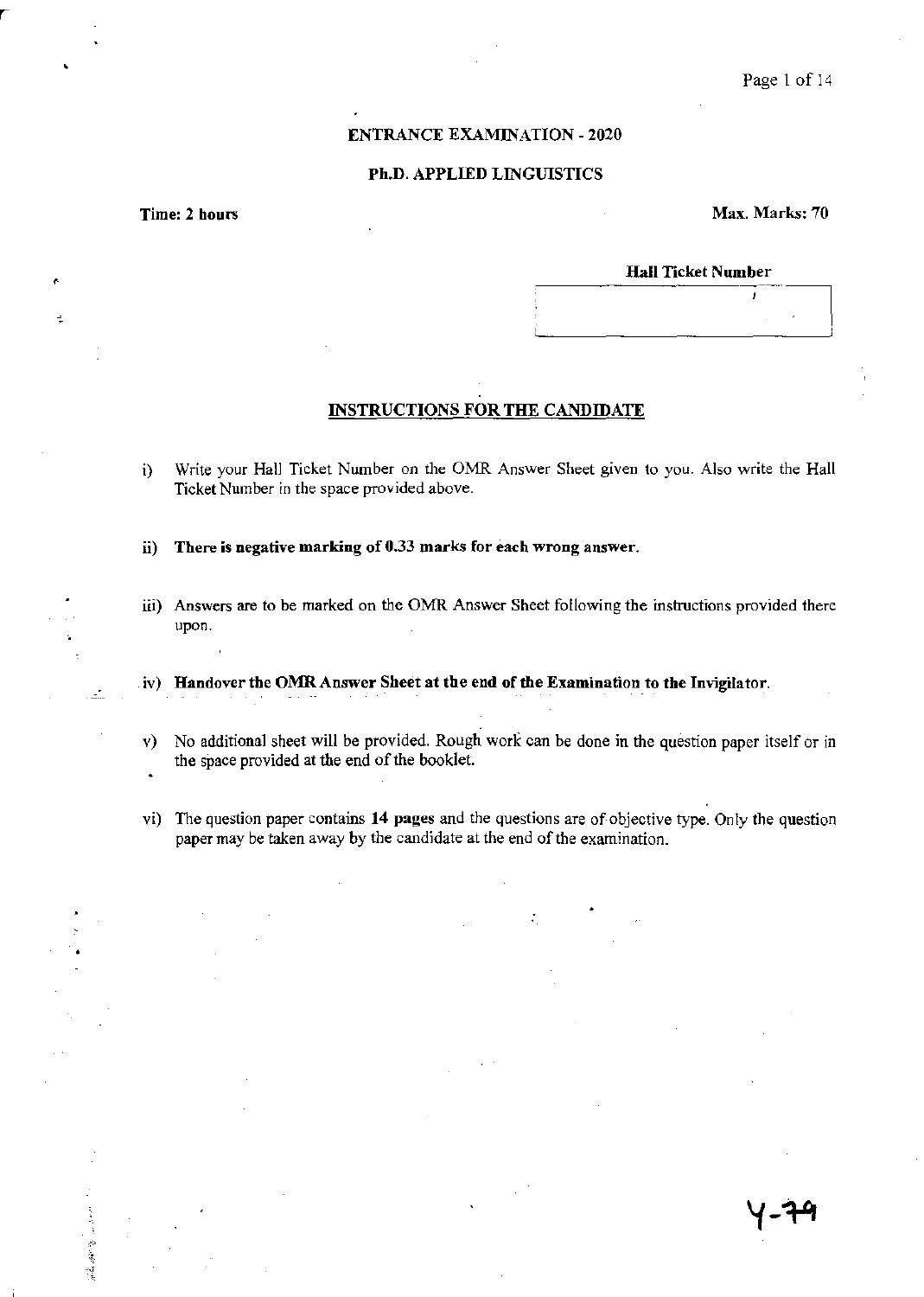# SECTION -A **Research Methodology**

- 1. The procedure for deductive reasoning involves the following order:
	- A. Observation, theory, hypothesis and confinnation
	- B. Hypothesis, theory, observation and confirmation
	- $C_{\ell}$  Theory, hypothesis, observation and confirmation
	- D. Confirmation, observation, hypothesis and theory
- 2. The methodologies commonly known as *cross-sectional* study (indirect approach) and *longitudinal* study (direct approach) are employed in both Language Acquisition and Sociolinguistic Studies related to time dimension in language. Identify which are the respective methodologies used in the following.

*l* Data collected from the same speakers/groups of speakers at various points in time.

- 2. Data examined at a single point in time.
- 3. Second language acquisition research.
- 4. Labov's *Martha:S Vineyard* and *New York City s* studies.
- A. 1=longitudinal; 2=longitudinal & cross-sectional; 3=longitudinal; 4=cross-sectional.
- B. 1=longitudinal; 2=cross-sectional; 3 =cross-sectional; 4=cross-sectional.

C. 1 =longitudinal; 2=cross-sectional; 3=longitudinal &cross-sectional; 4=cross-sectional.

**D/** 1 =cross-sectional; 2=longitudinal; 3=longitudinal&cross-sectional; 4=cross-sectional.

3. A common approach in variationist Sociolinguistic Studies that is used to understand language change in the absence of real-time evidence is called the approach.

A. Longitudinal C. Pseudo-longitudinal

B. Apparent time . D. Diachronic

**4.** Community level Sociolinguistic Analyses in the early 20th century analyze the contribution of various linguistic and social factors to linguistic change and variation using  $\frac{1}{\sqrt{1-\frac{1}{2}}\sqrt{1-\frac{1}{2}}\left\vert \frac{1}{2}\right\vert }$ 

| A. a quantitative approach | B. a qualitative approach |
|----------------------------|---------------------------|
| C. a diachronic approach   | D. both B and C           |

- 5. In the Hypothesis-driven research commonly used in the investigation of linguistic diversity,
	- A. data collection is driven by the need to test the predictions of formal hypotheses.
	- B. data collection is necessarily a requirement for hypotheses fonnulation.

C. data collection is carried out in a fixed time period.

D. data collection is done using attested questionnaires such as the Lingua Descriptive Studies Questionnaire.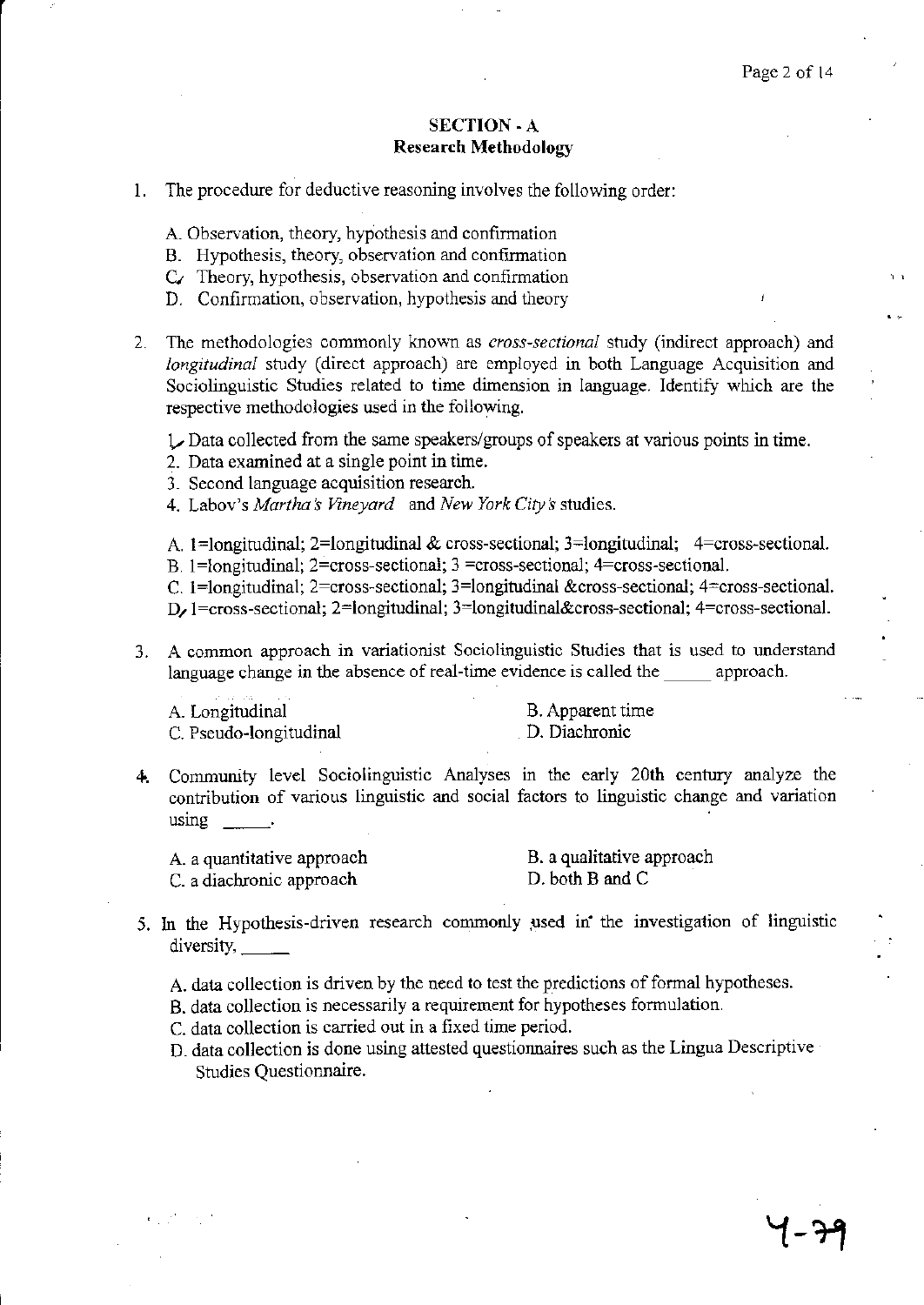- 6. Within qualitative research, \_\_ as a method, requires for a researcher to spend a considerable amount of time within a specific social context in order to gain a comprehensive understanding of the context and the individuals within it. A. Documentation B. Ethnography C. Field work D. Field survey
- 7. Identify which one among the following qualifies as an inductive exploratory research method to search for and identify patterns in large data sets.

A. Data Binding B. Data structure C. Data analytics D. Data Mining

8. Qualitative methods that encourage participants to reveal hidden or suppressed attitudes, ideas, emotions, and motives are called techniques.

A. Deceptive B. Projective C. Unstructured D. Focus group

9. The sampling method through which the researcher identifies a few people and through them, finds further appropriate members is called the \_\_\_\_\_ sampling method.

A. Dimensional B. Quota C.Random D. Snowball

10. A research design refers to a snapshot-like analysis of the problem under investigation at one particular point in time without manipulating the variables.

A. longitudinal B. cross-sectional C. qualitative D. quantitative

11. The Grammar Translation method of language teaching advocates \_\_ learning wherein students learn rules first and then practice grammar exercises. \_\_\_\_\_\_

A. inductive B. deductive . C. rote D. hypothetico-deductive

12. A same is a written summary and critique of research relating to a particular issue or question.

| A. Literary criticism | B. Synopsis          |
|-----------------------|----------------------|
| C. Critical summary   | D. Literature review |

13. Identify which of the following tenninologies is referred to as a multi-method approach or an approach where researchers use different methods in order to focus on the research topic from different viewpoints and to produce a multi- faceted set of data.

A. Triangulation B. Interpolation C. Extrapolation D. Disambiguation

14. Functionalism in linguistics is best seen as a particular movement within structuralism (Lyons, 1981). The best known representatives of functionalism are the members of the

A. Prague school c. Italian school

•

B. London school D. Descriptivist school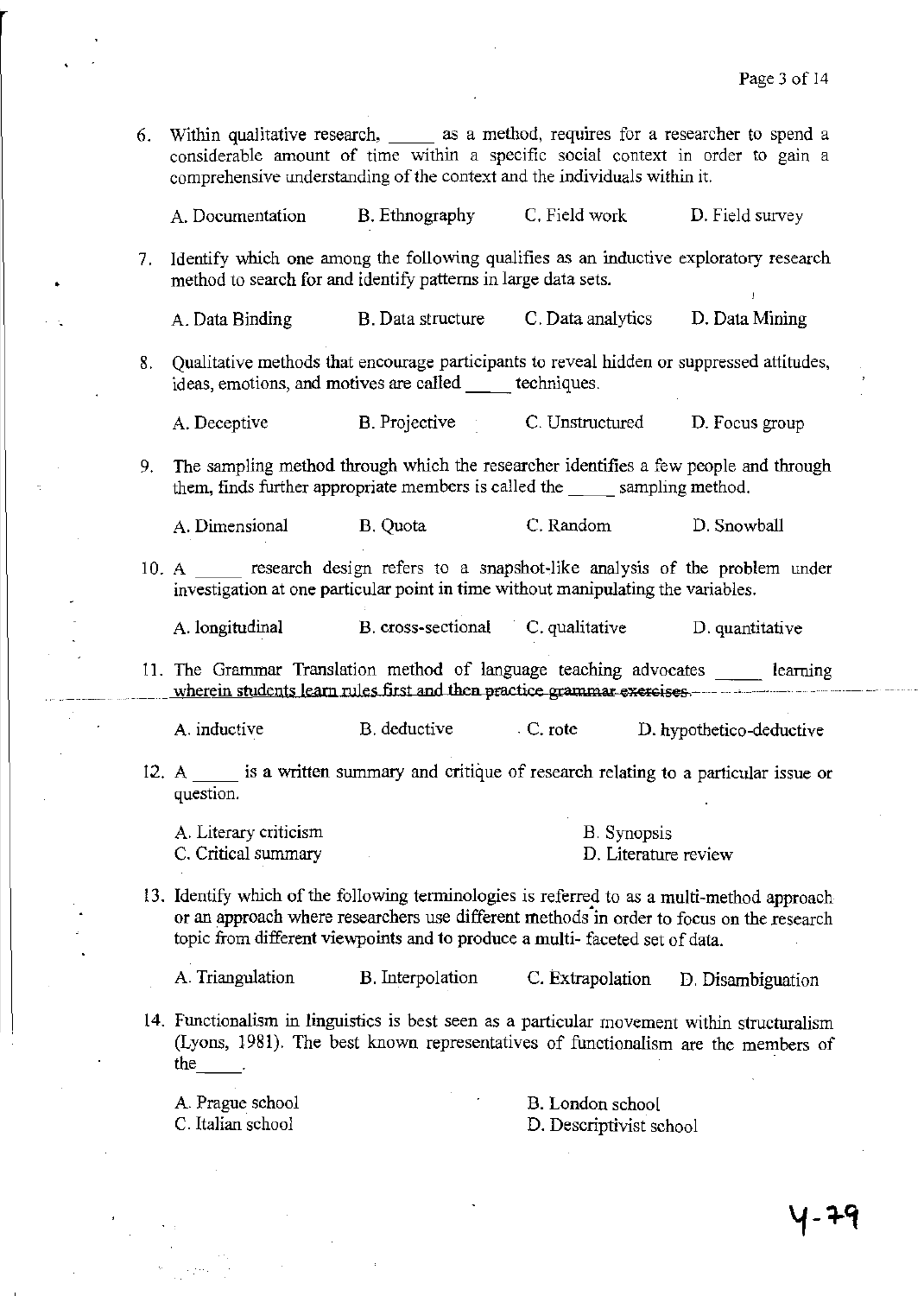15. Some columns/boxes in the IPA chart are shaded whereas the majority are not. The shaded areas in the IPA chart are to be read as

|  |  | A. Articulation judged possible  |
|--|--|----------------------------------|
|  |  | C. Articulation judged plausible |

B. Articulation judged impossible D. Implosives

16. "The relation between a sequence of words and its phonetic realization ... is highly variable. A speaker may choose to pronounce carefully... or to take shortcuts. Articulatory shortcuts are sometimes known as ... (IPA, 1999)

A. Slips-of-the-tongue C. Broad transcriptions B. Phonetic explicitness D. Phonetic reduction

17. Identify the group of words representing "Constituency tests" in syntax.

- A. First NP; Agreement; Tag question; Inversion. B. Pro-form replacement; Ellipsis; Conjunction; Dislocation.
- C. First NP; Ellipsis; Agree; Conjunction.
- D. Conjunction; Dislocation; Inversion; Yes/No question.
- 18. In order to find out if an adjunct is present in a particular sentence, one could use a test which involves asking  $\frac{1}{\sqrt{2}}$

A. how?, when?, where? or why? B. which?, why?, who? or when? C. what?, when?, where? or how much? D. where else?, when?, which? or how?

- 19. Language specific (English in this instance) generalizations such as- "the subject is the first NP we come across in a sentence": "subjects are obligatory"; "subjects determine the form of the verb" and "we can identify the subject of a sentence by adding a so-called *tag question* to it", constitute a type of test known as  $\qquad \qquad$ .
- A. semantic tests C. constituency tests

B. morphological tests D. distributional tests

20. A notional definition such as: "nouns are words that denote people, animals, things or places", offers a characterization of a word class in terms of \_\_\_\_\_.

A. commonly accepted norms C. concepts of meaning

B. general understanding 13. traditional grammar

21. Bhattacharya and Dasgupta (1996) argue that "the South Asian D head of the DP follows the NP and is not Det." which implies that the South Asian Det. must \_\_\_\_\_.

 $\cdot$ 

A. precede the NP.

B. be analyzed as the head of DP.

C. be analyzed as a Spec of DP.

D. be analyzed both as a Spec and the Head of DP.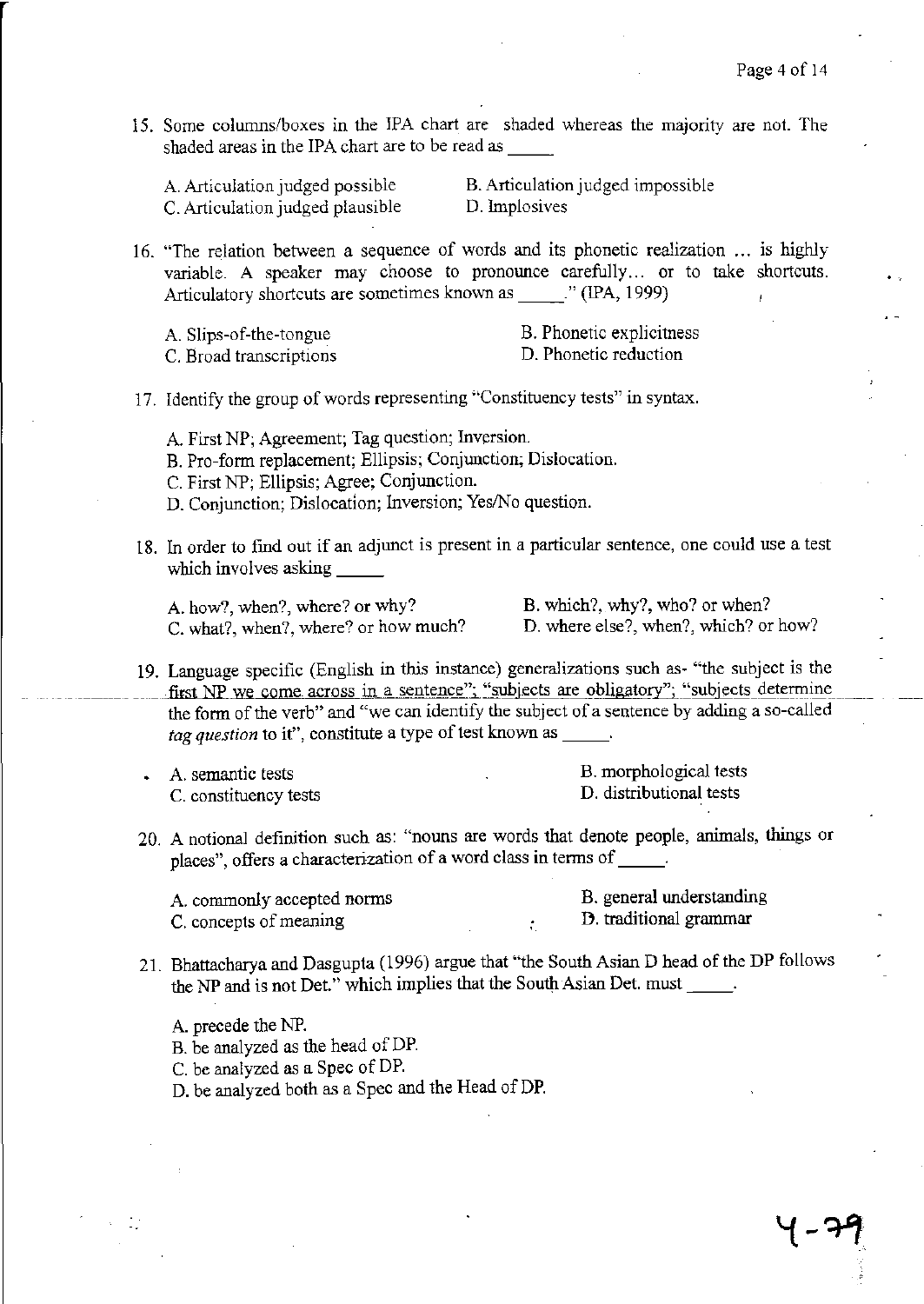- 22. The two models popular for sentence parsing and ambiguity resolution are
	- A Parallel processing and ambiguity-disambiguity view
	- B. Garden path and parallel processing
	- C. Garden path and late closure
	- D. Garden path and constraint based processing
- 23. Finite state transducers are frequently used as computational methods in developing the following NLP tool(s):
	- A Morphological analysers and generators
	- B. Morphological analysers and generators; POS taggers; Parsers
	- C. Morphological analysers and generators; Parsers
	- D. Morphological analysers and generators; Named entity recognizers
- 24. Identify the correct order of natural language processing tools for language analysis.
	- A POS tagger, Morphological Analyzer, Parser, Tokenizer
	- B. Parser, POS tagger, Morphological Analyzer, Tokenizer
	- C. Tokenizer, Morphological Analyzer, POS tagger, Parser
	- D. Morphological Analyzer, POS tagger, Parser, Tokenizer
- 25. Native speakers who help researchers with any field project report' linguistics research are referred to as 'informants', 'language helpers', consultants' and 'local experts' (Mosel, 2012). Advances in the field however, have helped in specifying the roles associated with each of these tenns. Examine the following statements and answer accordingly.

Statement-I: Consultants directly help the researcher with the collection and analysis of field data.

**Statement-II:** Local experts are people like story tellers, fishermen, healers or architects that are interviewed for their specialized knowledge.

- A. Both the statements are correct.
- B. Only statement I is correct, II is incorrect.
- C. The second statement is correct, the first is incorrect.
- D. Both statements are incorrect.
- 26. Larson and Segal (1995) note that semantic theorists must start by addressing the pre-theoretical domain which include phenomena that initially present themselves as facts about meaning. These facts are presented as statements I-III below. Consider the statements and answer accordingly.
	- **Statement-I:** "there are facts about linguistic expressions themselves, including various properties that they have and various relations holding among them."
	- **Statement-II:** "there are facts about the lack of relationship between linguistic expressions and the world we live in, discuss, and sometimes argue about."
	- **Statement-III:** "there are facts about the relationships between linguistic expressions and the speakers who use them to formulate thoughts, communicate ideas, persuade, and act."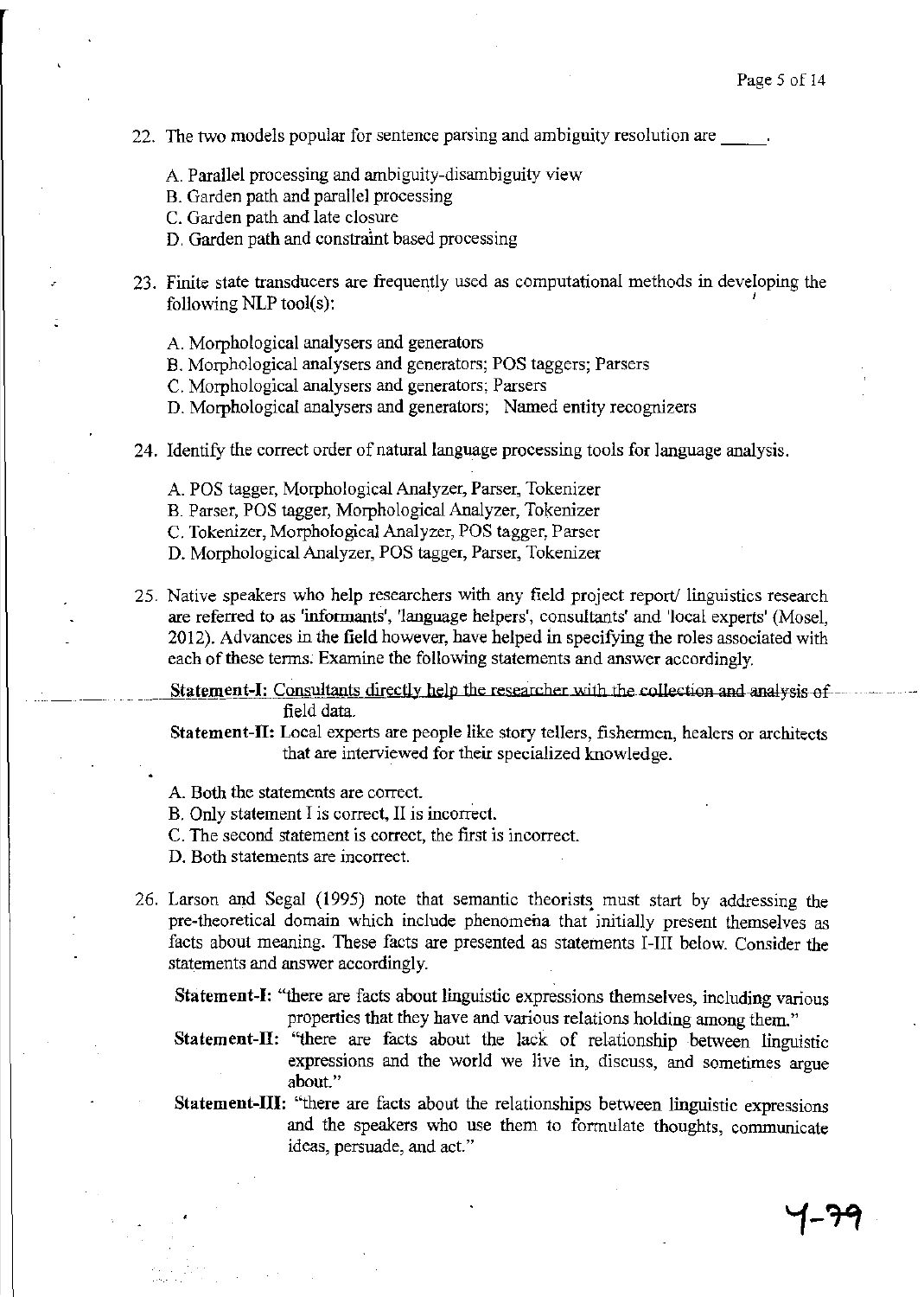A. All the three statements are correct.

B. Statements I and III are correct, II is incorrect.

C. Only statement III is correct, I and II are incorrect.

D. Statements II and III are incorrect, I is correct.

27. Arguments that establish the descriptive base of linguistics are among the simplest forms of argumentation in linguistics and often involve basic linguistic categorization (Beavers & Sells 2013). Consider the following assertions and answer accordingly.<br>Assertion-I: Arguments are used in order to support the hypothesis that some string(s)

belong to some category known to exhibit certain properties.

Assertion-II: Such arguments typically rely on two major types of empirical evidencecontrast and distribution.

- Assertion-III: The categories may be given by theoretical assumption, or may be more traditional categories like "phoneme" or "direct object".
- A. All the three assertions are valid.
- B. Only assertions I and II are valid, III is not.
- C. Assertions I and III are valid, II is not.
- D. Assertions II and III are invalid, I is not.
- 28. Linguistic variables can be divided into two types- Phonological variables and Grammatical variables. Examine the following assertions and answer accordingly.

Assertion-I: Phonological variables occur relatively frequently in speech and are usually defined on the basis of a structural context, such as a phonological environment among others.

Assertion-II: Grammatical variables are defined on the basis of a morphological, syntactic, semantic, or discourse context.

Assertion-III: Grammatical variables tend to occur less frequently in speech than do phonological variables.

A. All the three assertions are valid.

B. Only assertions I and II are valid, III is not.

C. Assertions I and III are valid, II is not.

D. Assertions II and III are invalid, I is not.

- 29. "The tenn *narrow transcription* most commonly implies a transcription which contains details of the realization of phonemes." (IPA, 1999). Consider the following assertions and answer accordingly.
	- Assertion-I: A type of narrow transcription as might be made in the first stages of fieldwork, or when transcribing disordered speech, is sometimes called an impressionistic transcription.
	- Assertion-II: A narrow transcription containing realizational information is termed allophonic transcription.

A. Both assertions are invalid. C. Only Assertion-I is valid.

B. Both assertions are valid. D. Only assertion-II is valid.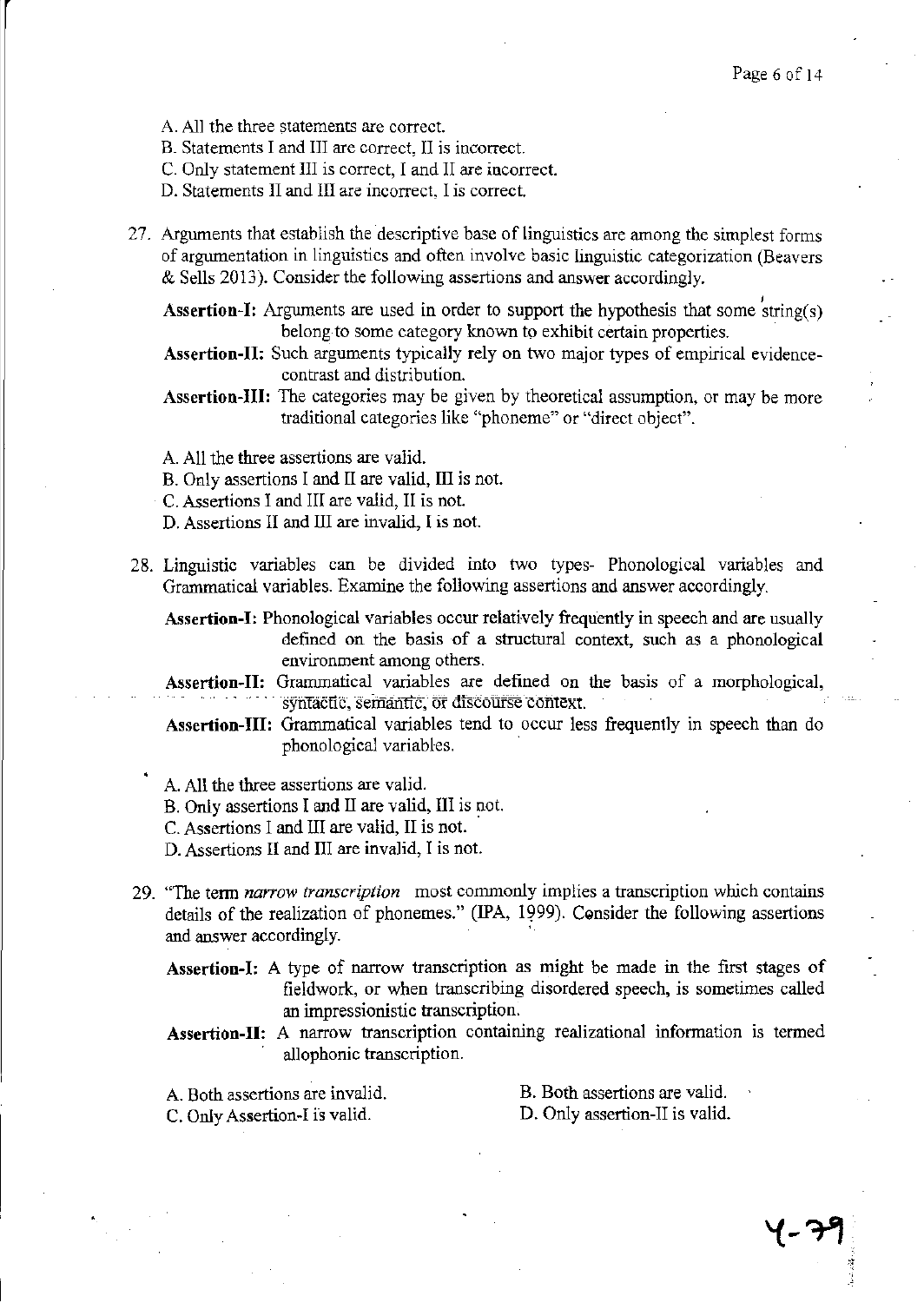30. Consider the following assertions and answer accordingly.

Assertion-I: Variation analysis studies differences in linguistic form with no apparent change in meaning or function.

- Assertion-II: As a method of linguistic analysis, variation analysis tries to eliminate variation by finding structural or semantic contexts that disambiguate the choice of linguistic form.
- Assertion-III: Variation analysis seeks to understand variation by assessing which dimensions of the linguistic and/or social context correlate with the occurrence of a particular variant form.
- A All the three assertions are valid.
- B. Only assertions I and II are valid, III is not.
- C. Assertions I and III are valid, II is not.
- D. Assertions II and III are invalid, I is not.
- 31. The symbol '>' (greater than) indicates having *higher sonority value.* Which of the following options show the correct sonority hierarchy?
	- A. Vowels> Liquids> Glides> Nasals> Fricatives> Stops
	- B. Vowels> Glides> Liquids> Nasals> Fricatives> Stops
	- C. Vowels> Glides> Nasals> Liquids> Fricatives> Stops

D. Vowels> Liquids> Nasals> Glides> Fricatives> Stops

- 32. In Spanish, a word like *avi6n* 'airplane' is sometimes pronounced with a final alveolar [n] and sometimes with a final velar [n]. This implies that in Spanish,  $\qquad$ 
	- A. there is a linguistic variable  $(n)$  with two variants,  $[n]$  and  $[n]$ .

B. there is a linguistic variable  $/n/$  with two variants,  $[n]$  and  $[n]$ .

C. there is a linguistic variable [n] with two variants,  $/n/$  and  $/n/$ .

D. there is a linguistic variable  $[n]$  with two variants,  $(n)$  and  $(n)$ .

33. Identify the total number of types and tokens in the sentence, *Ram has his likes and dislikes, but he only eats what he likes, like most of the kids these days.* 

'A. 18 types and 20 tokens C. 20 types and 18 tokens

B. 18 types and 18 tokens D. 20 types and 20 tokens

. 34. Study the following data and select the possible. reconstructed fonns and fill the gaps accordingly.

| Proto-Polynesian: | $\star$       | 'smell' | $\star$        | 'to tear'     |
|-------------------|---------------|---------|----------------|---------------|
| Language gloss    |               | 'smell' | 'to tear'      |               |
| Tongan:           |               | hongi   | hae            |               |
| Niuean:           |               | hongi   | hee            |               |
| Samoan:           |               | sogi    | sae            |               |
| East Futuna:      |               | sogi    | sae            |               |
| 4. songi, sae;    | B. sogi, sae; |         | C. songi, hae; | D. sogi, hae; |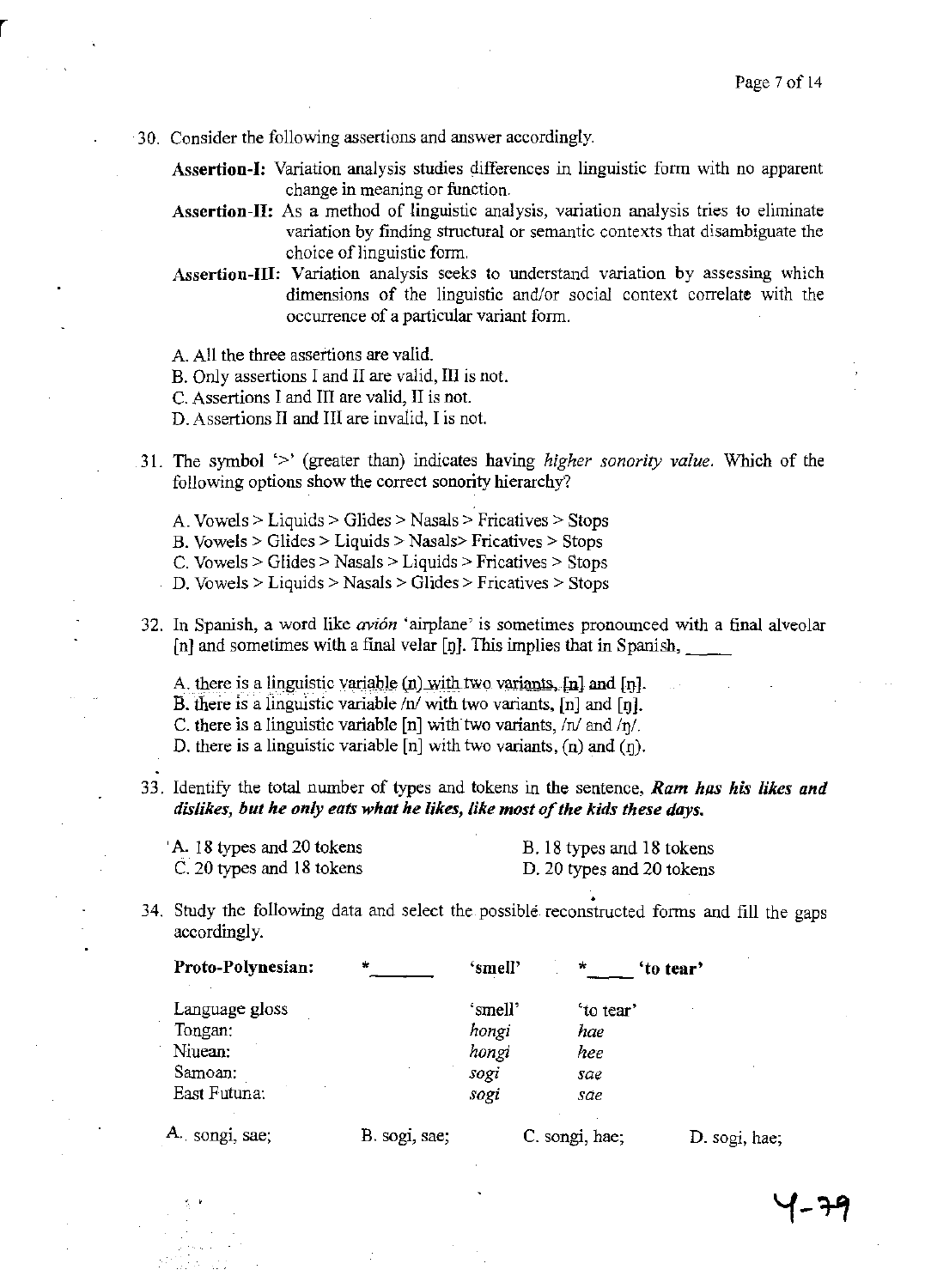35. Given below is data from English (data (i) to (iv)). Based on it, it is possible to draw the inferences (also given below). Identify which of the statements given in options A-D is correct.

Data: (i) *Sing-er;* (ii) *Play-er;* (iii) *Tall-er;* (iv) *Broad-er* 

**Inference-I:**  $-er$  is a single suffix that attaches randomly to both verbal and adjectival bases.

**Inference-II:** There are two types of  $-er$  suffixes, one that attaches to the verb bases and another that attaches to adjectival bases.

- A. Only Inference-I is correct while Inference-II is wrong.
- B. Only Inference-II is correct while Inference-I is wrong
- C. Both the inferences are correct
- D. Both the inferences are wrong.

# SECTION -B **Applied Linguistics**

- 36. In saying that a language is a 'structure' in the sense that it is "independent of the physical substance, or medium, in which it is realized" (Lyons, 1981) is equivalent to saying that a language is a two-level system of \_\_\_\_\_.
	- A. Morphological and syntactic relations
	- B. Sound and meaning relations
	- C. Deep structure and surface structure relations
	- D. Syntagmatic and substitutional relations
- 37. "The earliest studies of bi- and multilingualism in South Asia were concerned with "(Shapiro & Schiffman, 1981).
	- A. *bilateral* bilingualism C. *intensive* bilingualism
- B. the *effects* of bilingualism D. *extensive* bilingualism
- 38. capture the possibility that humans can in principle produce an unbounded number of well-formed expressions in their language.
	- A. The existence of different types of sentences
	- B. The existence of different languages
	- C. The presence of variation in a language
	- D, Recursive rules
- 39. The hypothesis that speakers know \_\_\_\_\_\_ entails that their knowledge of syntax is structured in a certain way.
	- A. words and their meanings C. categories and patterns
- B. acceptable and unacceptable expressions D. nouns and verbs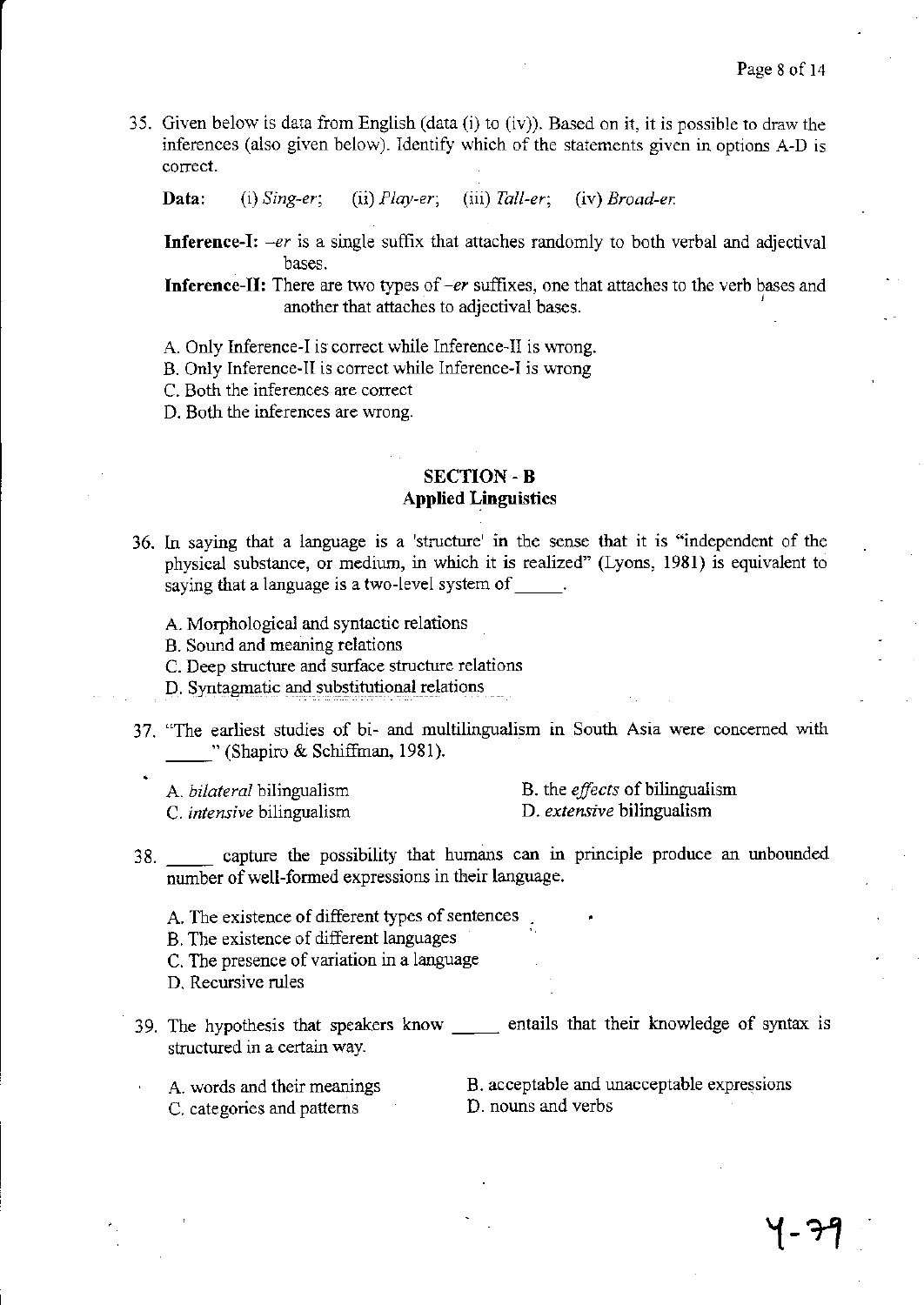५-२१

40. Knowledge of language has the following properties: (i) It is tacit; (ii) It is  $\_\_\_\$ ; (iii) It is untutored; and (iv) It is gained in the face of very impoverished input.

A. simple B.complex C. abstract D. multi-dimensional

- 41. Which of the following properties does a 'classical' language exhibit according to Stewart (1968)?
	- A. Standardization, Autonomy, Historicity and Domain centricity
	- B. Standardization, Autonomy, Historicity and Vitality
	- C. Standardization, Literary, Historicity and Vitality
	- D. Vitality, Autonomy, Historicity and Domain centricity
- 42. According to Kachru (2008), by the year 2008, the number of South Asian users of English would have exceeded the combined population of  $\qquad$ .
	- A. USA, UK, Canada, Australia and New Zealand.
	- B. USA, UK, European Union, Canada and Australia.
	- C. USA, UK, Canada and Australia.
	- D. USA, UK, Australia and New Zealand.
- 43. Egyptian hieroglyphics can be best characterized as a  $\frac{1}{\sqrt{2}}$ .
	- A.logographic writing system
	- B. pictographic writing system
	- C. combination of ideographic elements with symbols representing linguistic sounds
	- D. combination of syllabic writing system with symbols representing religious concepts

الرجاح والموجا فجارته الشاعبين التناولين والتين

- 44. A type of vowel mutation that consists of a change of a vowel into another, influenced by some feature of a vowel in the following syllables is called  $\qquad$ .
	- A. Ablaut B. Umlaut C. Syncope D. Apocope
- 45. \_\_ capture infonnation pertaining to location in space relative to the speaker.
	- A. Social Deixis B. Symbolic Deixis C. Temporal Deixis D. Spatial Deixis
- 46. The approach to Morphology which treats complex wotds as having undergone one or more processes or functions is that of  $\frac{1}{\sqrt{2}}$

| A. item and arrangement |  | B. word and paradigm |
|-------------------------|--|----------------------|
| C. word and process     |  | D. item and process  |

47. The change from Old English /footi/ 'feet' to Modern English 'feet' involved the following \_\_\_\_\_\_.

A. umlaut, apocope, Great English Vowel Shift

- B. umlaut, epenthesis, Great English Vowel Shift
- c. umlaut, metathesis, Great English Vowel Shift
- D. umlaut, syncope, Great English Vowel Shift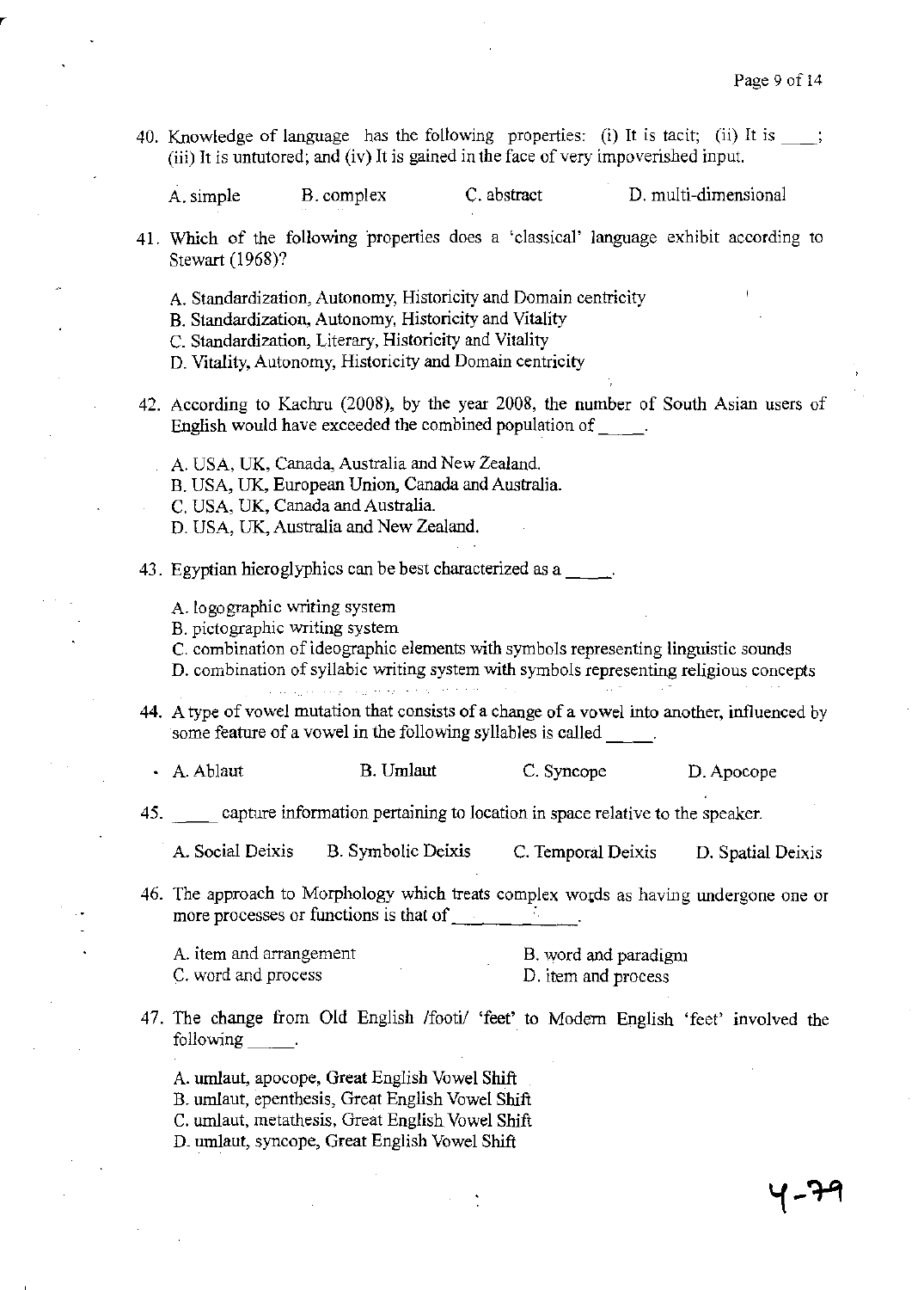48. Evidence to linguistic analysis must come from

 $\begin{bmatrix} \phantom{-} \end{bmatrix}$ 

- A. The theoretical proposals made to explain a phenomenon.
- S. The theoretical observations made to understand a phenomenon.
- C. The methodological procedures made to understand a phenomenon.
- D. The physical observations and measurements made to understand a phenomenon.
- 49. By the early 19905, the pursuit of generative grammar shifted to the Minimalist Program whereby one of the focus of MP grammars is to provide an elegant solution to 'Plato's problem', i.e., explaining how an individual readily acquires what Chomsky calls an "I-language" where "I" stands for .
	- ~~\_ internal, individual and intensional.
	- B. internal, individual and intentional.
	- C. internalized, individual, and intensional.
	- D. internalized, individual, and intentional
- 50. Chomsky (1980) justifies that a linguist's grammar is a "generative grammar" because
	- A. "the rules of the grammar once formulated, generate itself."
	- B. "it allows a speaker to correct oneself in case of unsatisfactory linguistic performance such as the slip-of-the-tongue."
	- C. "the grammar is sufficiently explicit to determine how sentences of the language are in fact characterized by the grammar."
	- D. "the grammar describes a language that is learnt effortlessly by a native speaker."
- $\leq$ 1. Languages that permit deletion of pronouns (pro-drop) in a sentence have
	- A. A rich subject-verb agreement and morphologically uniform inflectional paradigms.
	- B. A rich subject-verb agreement or morphologically uniform inflectional paradigms.
	- C. A rich Spec-Head agreement and morphological inflectional paradigms.
	- D. A rich Spec-Head agreement or morphological inflectional paradigms.
- 52. A line drawn on a map to mark the geographical boundary of an area in which a distinctive linguistic feature commonly occurs is known as an

A. Isochrony B. Isomorph C.Isogloss D.Isolex

- 53. Which of the following is not a characteristic of Bazaar Hindi as a pidgin, as identified in Smith (2008)?
	- A. mutual intelligibility with its lexifiers.
	- B. relatively little visible restructuring.
	- C. structural continuity with the contributing varieties.

D. a lexicon more open to imports from substrate languages.

54. The probability of a given Word Formation Rule applying to create a new word is called

A. frequency B. creativity C. productivity D. generation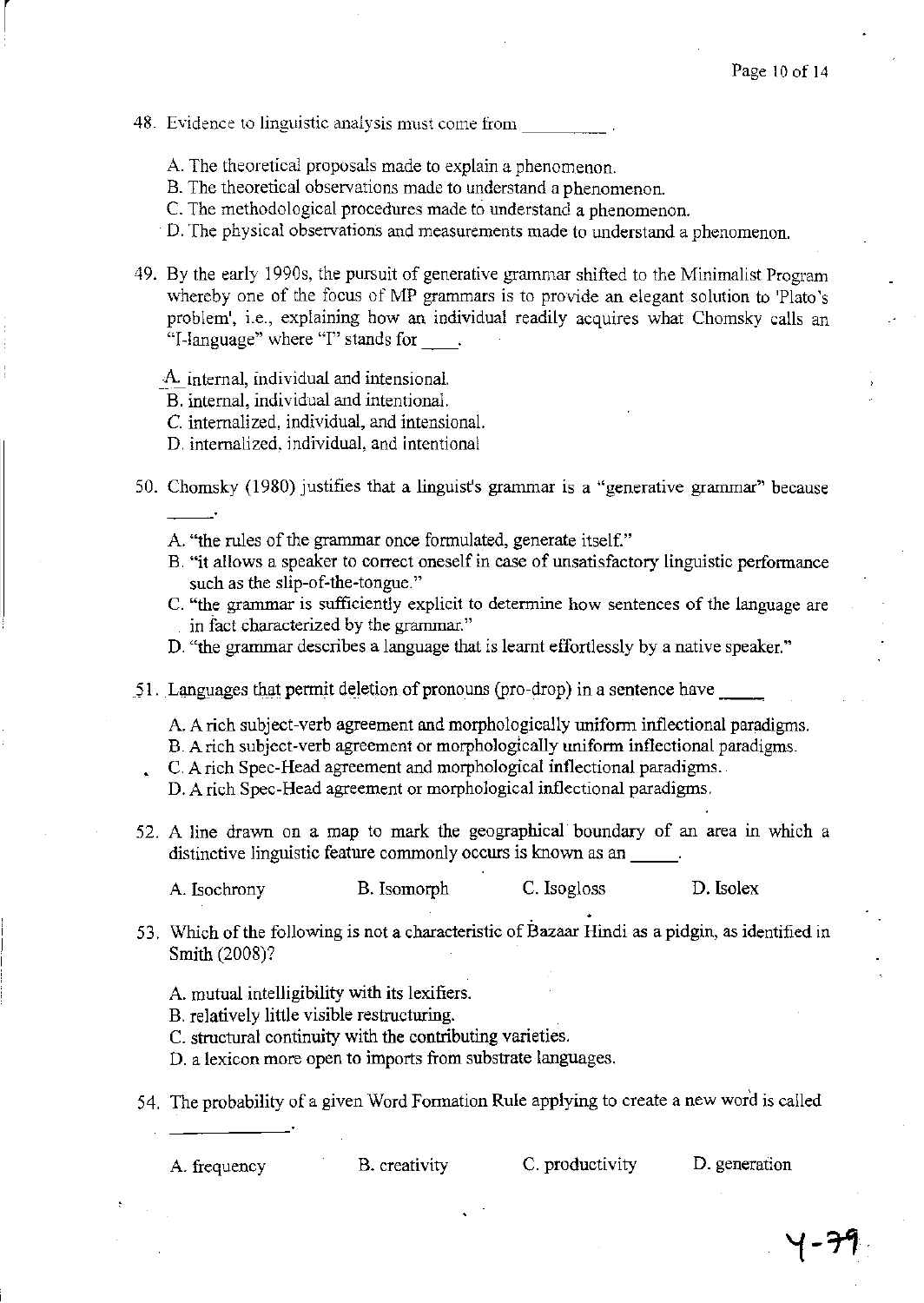55. A word occurring only once in a given corpus is called  $\frac{1}{\sqrt{1-\frac{1}{n}}}$ .

A. hapax legomena C. tetrakis legomena B. tris legomena D. dis legomena

**For questions 56 to 62,** you· **are required to match items in Column-I with those in Column-II and choose the answer accordingly.** 

56.

|     | Column-I       |      | $ $ Column- $\Pi$       |  |
|-----|----------------|------|-------------------------|--|
| а.  | Krashen        |      | Total physical response |  |
| b.  | Asher          | ii.  | Suggestopedia           |  |
| IC. | Calib Gattegno | iii. | Silent Way              |  |
| ιū. | Lazanov        | IV.  | Natural Approach        |  |

A. a-I; b-ii; c-iii; d-iv. e. a-i; b-iii; c-iv; d-ii. B. a-IV; b-ii; c-i; d-iii. D. a-IV; b-i; c-iii; d-ii.

57.

|    | Column-I                      |         | Column-II   |  |
|----|-------------------------------|---------|-------------|--|
| a. | Major class feature           |         | anterior    |  |
| b. | Manner feature                | <br>11. | consonantal |  |
| c. | Place of articulation feature | iii.    | high        |  |
|    | Body of tongue feature        | IV.     | continuant  |  |

A. a-i; b-ii; c-iii; d-iv.  $C. a-iv; b-iii; c-ii; d-i.$  B. a-iii; b-i; c-iv; d-ii. D. a-ii;  $b$ -iv;  $c$ -i; d-iii.

58.

|     | Column-I         |          | Column-II         |  |
|-----|------------------|----------|-------------------|--|
| ۰а. | Sprachbund       |          | Trubetzkoy (1928) |  |
| υ.  | Linguistic area  | <br>11.  | Kachru (1992)     |  |
| c.  | Convergence area | <br>111. | Emeneau (1956)    |  |
| ٠u. | Literary area    | IV.      | Weinreich (1958)  |  |

 $\mathcal{L}^{\mathcal{L}}$ 

A. a-I; b-ii; c-iii; d-iv. C. a-I; b-iii; c-iv; d-ii. B. a-iv; b-ii; c-i; d-iii. D. a-IV; b-iii; c-ii; d-i.

| ٠ |  |
|---|--|
|   |  |

|     | Column-I                            |     | $\lfloor$ Column-II                                     |
|-----|-------------------------------------|-----|---------------------------------------------------------|
| a.  | Transformational Generative Grammar |     | D- and S- structures; movement                          |
| b.  | <b>Standard Theory</b>              | ii. | Competence-Performance; Deep- and<br>Surface-structures |
| İο. | Government and Binding Theory       |     | iii. Computational system; Interface<br>e conditions    |
|     | Minimalist Program                  | İV. | Rewrite rules; Kernel sentences                         |

A. a-I; b-ii; c-iii; d-iv. C. a-i; b-iii; c-iv; d-ii. B. a-IV; b-ii; c-i; d-iii. D. a-IV; b-iii; c-ii; d-i.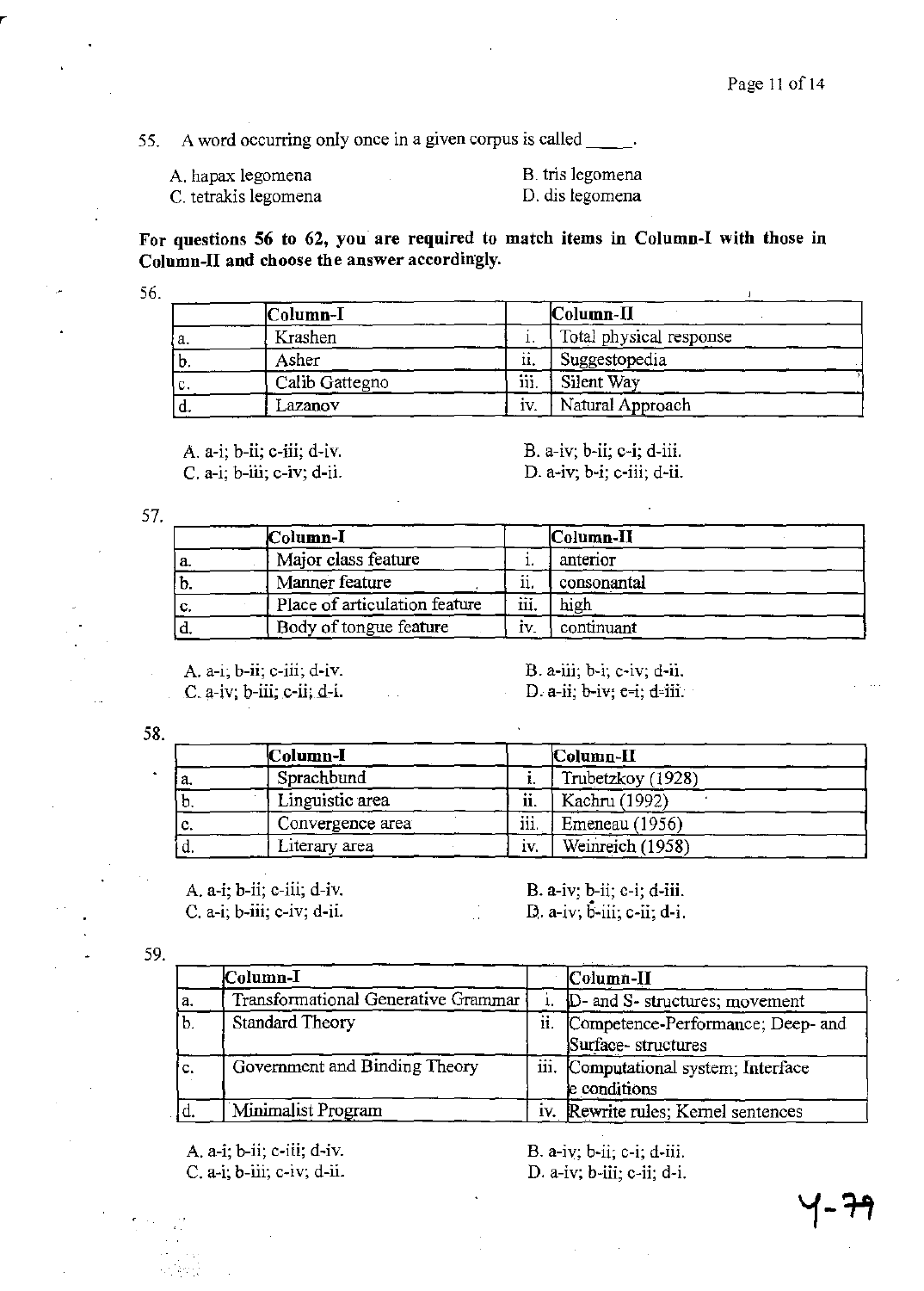60.

|      | Column-I         |      | Column-II              |  |
|------|------------------|------|------------------------|--|
| ۰a.  | Aronoff          |      | Whole Word Morphology  |  |
| ' D. | Stephen Anderson | ij,  | Distributed Morphology |  |
| c.   | Ford & Singh     | iii. | Generative Morphology  |  |
| ч.   | Halle & Marantz  | İV.  | A-morphous Morphology  |  |

A. a-iii; b-iv; c-i; d-ii. C. a-i; b-iii; c-iv; d-ii.

B. a-iv; b-ii; c-i; d-iii. D. a-iv; b-iii; c-ii; d-i.

61.

|     | Column-I       |      | $\mathbf{\textcolor{blue}{Column-II}}$ |
|-----|----------------|------|----------------------------------------|
| ٠а. | Roman Jakobson | ı.   | The Cooperative Principle              |
| ۱b. | John Austin    | ii.  | Language as form of action             |
| IC. | H. P. Grice    | iii. | Interactional Sociolinguistics         |
| u.  | J. J. Gumperz  | IV.  | The Prague School                      |

A. a-i; b-ii; c-iii; d-iv. C. a-i; b-iii; c-iv; d-ii. B. a-iv; b-ii; c-i; d-iii. D. a-iv; b-iii; c-ii; d-i.

62. Match the following speech acts with the actions they perform:

|    | Column-I                                                            |      | Column-II                                                                                |  |
|----|---------------------------------------------------------------------|------|------------------------------------------------------------------------------------------|--|
| a. | Representatives                                                     |      | Represent the psychological state of the<br>speaker.                                     |  |
| b. | Directives<br>o serie <del>de</del> es<br>are to company of the ex- | ii.  | Commit the speaker to some future course of<br>translation in the probability<br>action. |  |
| c. | Commissives                                                         | iii. | Attempts by the speaker to get the addressee do<br>something.                            |  |
|    | Expressives                                                         | iv.  | commit the speaker to the truth of the expressed<br>proposition                          |  |

A. a-i, b-ii; c-iii; d-iv. C. a-i; b-iii; c-iv; d-ii.

B. a-iv; b-ii; c-i; d-iii. D. a-iv; b-iii; c-ii; d-i.

To answer questions 63 to 70, carefully read the Assertions/Statement(s) given and choose the answer accordingly.  $\ddot{\cdot}$ 

63. Assertion-I: Constative utterances are statements having the property of being either true or false.

Assertion-II: Performative utterances have no truth value.

A. Both assertions are false.

B. Both assertions are true.

C. Assertion-I is false; Assertion-II is true.

D. Assertion-I is true; Assertion-II is false.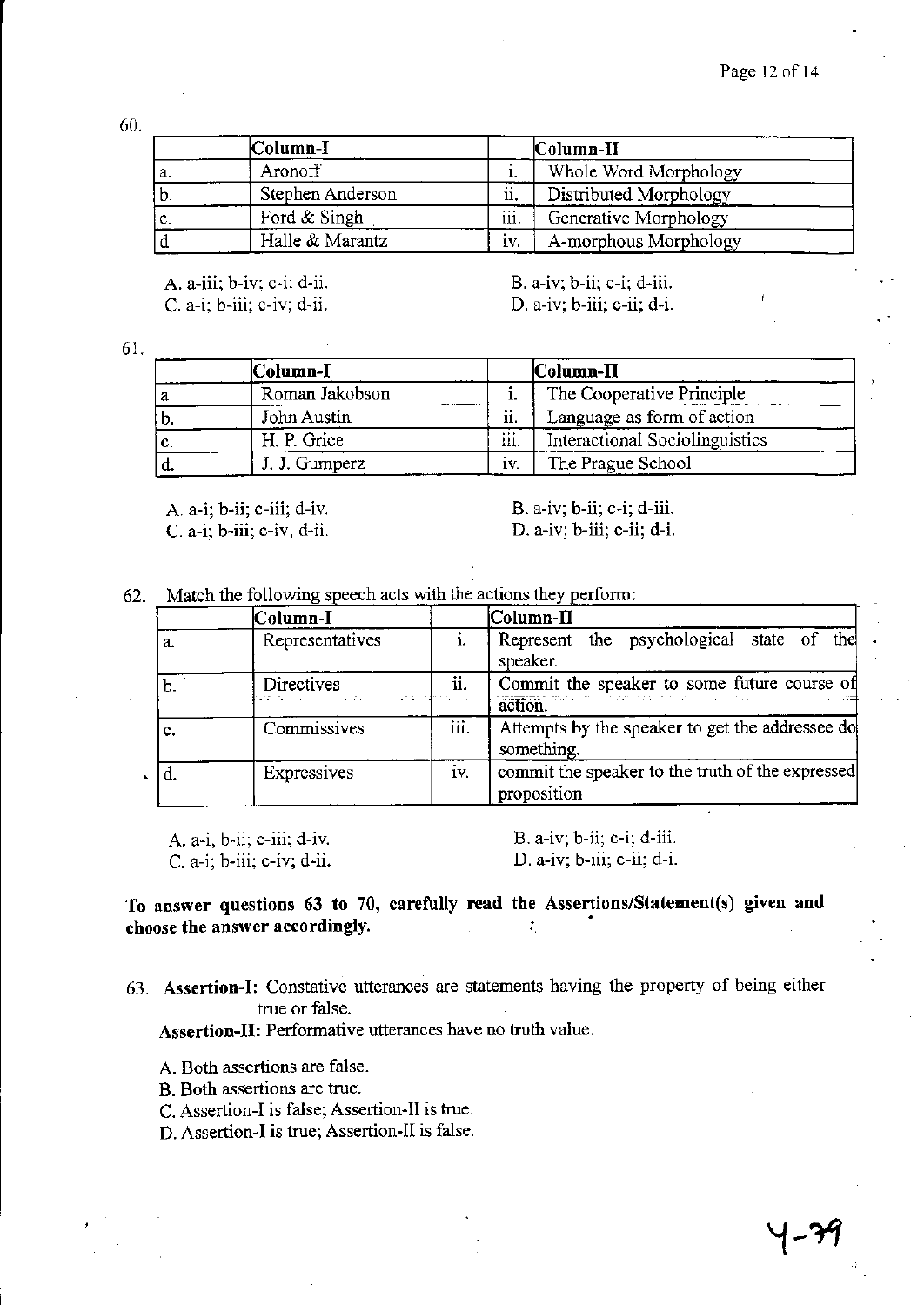64. **Assertion-I:** Corpus based approach (CBA) advocates corpus as source of examples and frequency of information to confirm or disconfirm theories and hypotheses Assertion-II: CBAs are highly inductive

- A. Assertion-I is false and II is true.
- B. Assertion-I is true and II is false.

C. Both assertions are true.

D. Both assertions are false.

- 65. **Statement-I:** A grammatical theory that accounts for the data in the corpus is said to be observationally adequate.
	- **Statement-ll:** A grammatical theory that accounts for how children acquire their language is said to be descriptively adequate.
	- **Statement-III:** A grammatical theory that accounts for both corpora and native speaker judgements of well-formed constructions is said to be explanatorily adequate.

A. All the three statements are true.

- B. Only statement III is true, I and II are false.
- C. Statements I and III are false, II is true.
- D. Statements II and III are false, I is true.
- 66. **Statement-I:** Unaccusative verbs can appear in expletive *there* constructions and therefore have some properties of transitive verbs.

**Statement-II:** Intransitive verbs can take cognate objects, unaccusative verbs cannot.

A. Both I and II are false. C. I is false, II is true.

B. Both I and II are true. D. I is true, II is false.

67. **Statement-I:** 'Every DP must be assigned Case'. Statement-II: 'Case Theory deals with assignment of abstract Case and its morphological realisation'.

A. Both I and II are false. C. I is false, II is true.

B. Both I and II are true. D. I is true, II is false.

- 68. **Statement-I:** "Juang" belongs to South Munda **Statement-II:** "Kharia" belongs to North Munda **Statement-III:** "Sora" belongs to Central Munda Statement-IV: "Santali" belongs to North Munda
	- A. Only statements I and IV are true C. Only statements I and II are true B. Only statements II and III are true D. Only statements III and IV are true
- 69. **Statement:** Morphological inflection is realized overtly. Syntactic inflection mayor may not be overt.

**Inference:** Therefore languages like Chinese or Vietnamese which have almost no morphology or have modest morphology cannot express inflection.